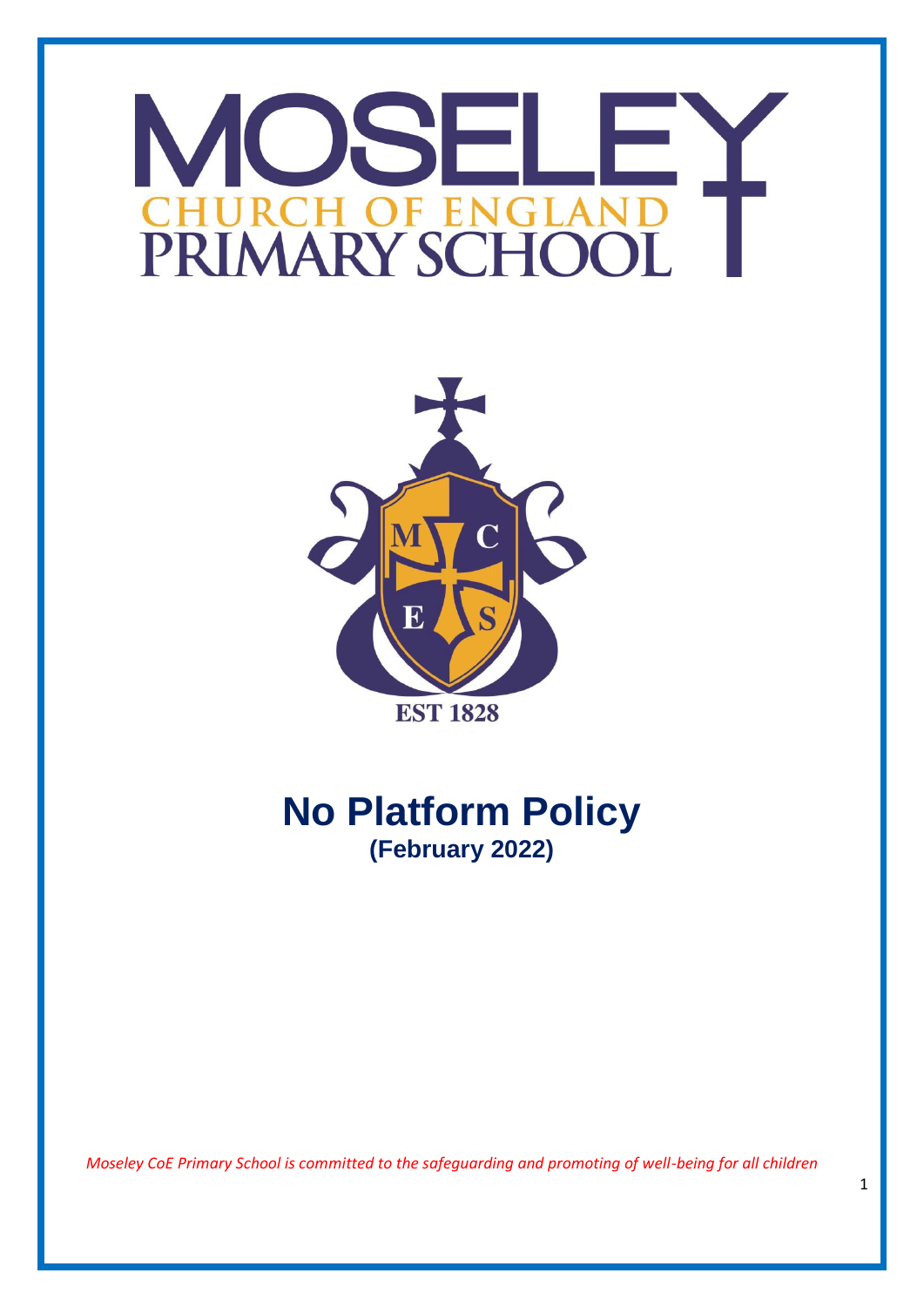### **NO PLATFORM FOR EXTREMISM**

#### *Flourishing Together To Serve.' (1 Corinthians 12: 4-28)*

Our welcoming, spiritually vibrant and inclusive, church school aspires to fulfil the potential of all. We seek to enable every unique child to flourish in body, mind and spirit; gaining wisdom and knowledge and developing gifts and talents. We nurture and empower children to serve as active citizens in God's diverse, modern world; guided and strengthened by our distinctively Christian values

#### of **Hope**, **Courage**, **Love**, **Thankfulness**, **Trust** and **Forgiveness**.

#### **The Aims of our School**

- To ensure that the children remain at the heart of everything we do
- To ensure that all pupils feel safe and secure and enjoy coming to school
- To deliver innovative and effective high quality teaching and learning experiences for all pupils; promoting high standards and accelerated progress for all pupils across the whole curriculum.
- To promote a love of education for all learners and to equip them with the tools to be responsible for their own learning.
- To embed our shared, distinctively Christian values in all aspect of daily life at our school.
- To offer regular opportunities to all pupils and adults to grow spiritually including through encountering high quality inclusive, invitational and inspiring collective worship.
- To promote children's self-efficacy, their rights and responsibilities.
- To nurture a welcoming sense of community where all pupils, staff, families and visitors feel valued.
- To have shared high expectations for all within our community to ensure that we demonstrate the very best standards of conduct, moral purpose and integrity.
- To establish and work in local, national and global partnerships in order to strengthen our curriculum, promote an awareness of the wider world for the benefit of our pupils, their families and the wider community.
- To promote a Growth Mindset culture where children have the confidence and resilience to have a go and challenge themselves as learners and learn through their mistakes.
- To engage families in their children's learning and the development of good behaviour linked to moral purpose.

 $\bullet$ Delivered through:

- An exciting and inspiring curriculum with meaningful opportunities for visits and visitors and hands on experiences that deepen learning.
- An enrichment programme which extends beyond the classroom curriculum to nurture and inspire.
- Excellent teaching in a fit for purpose environment that is well resource
- Robust, responsive, pro-active and effective monitoring mechanisms

#### Supported By:

- Excellent pastoral care
- Effective staff development
- High quality resources
- Strong parental engagement
- A supportive and highly skilled governing body
- Astute financial management
- Clear guidelines, policies and processes that everyone understands and follow
- Prayer and Worship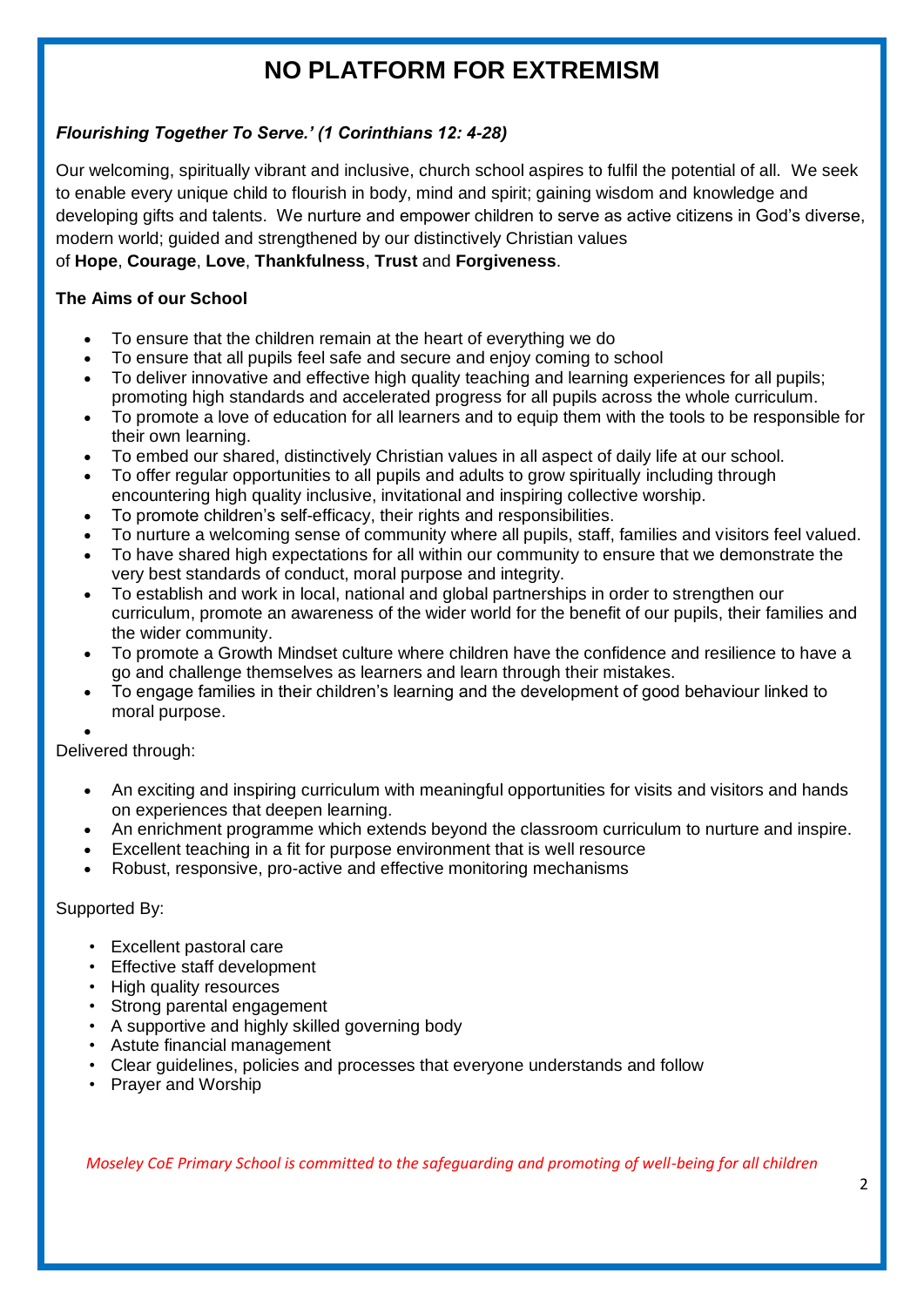#### **Responding to speakers promoting messages of hatred and intolerance.**

#### 1. **Introduction**

Schools, both state-funded and independent, have a range of duties in relation to safeguarding children from extremism. The statutory guidance Keeping Children Safe in Education, most recently updated in September 2020, is the key document for schools, colleges and their staff as part of the wider safeguarding system for children. It provides an overview of their duties regarding preventing the radicalisation of children. It recognises that children are vulnerable to extremist ideology and radicalisation and that protecting children from this risk should be part of a schools' safeguarding approach.

The Government published an overview of the duties on schools in its policy paper Preventing Extremism in The Education and Children's Services Sectors on 1 September 2015 and Prevent Duty guidance April 2019.

In recent times the Government has taken further action to strengthen the duties on schools, in particular with the Counter-Terrorism and Security Act 2015, which placed the Government's 'Prevent' Counter-Extremism strategy on a statutory footing, and placed duties on schools to have due regard to the need to prevent children being drawn into terrorism.

The Government has also sought to strengthen a schools' abilities to address a wide range of potential concerns relating to radicalisation, such as the potential for children to be groomed through several mediums and be drawn into extremist narratives.

#### 2. **Aims of Policy**

This "No Platform Policy" aims to ensure that Moseley CofE Primary School balances the right of freedom of speech against the potential use of its facilities for the promotion of extremist ideological, religious or political beliefs. In this context beliefs are considered to be extremist if they include the expression of racist or fascist views; if they incite hatred based on religious interpretation, ideology or belief; or if they promote discrimination on the grounds of political opinion, age, colour, disability, ethnic or national origin, gender, marital status, race, religion or sexual orientation. This policy provides guidelines on how schools can respond to extremist concerns and conduct research into the background of potential speakers.

#### 3. **Definitions**

These can be found in section 2.0 above.

#### 4. **Principles**

The Principles on which this policy is based are:

- No person may use the facilities of Moseley CofE Primary School to express or promote extremist ideological, religious or political views.
- No person may use the facilities of Moseley CofE Primary School to express or promote discriminatory views in relation to the protected characteristics listed in the Equality Act 2010.
- Moseley CofE Primary School will not allow the use of its facilities by any group or organisation that is proscribed by HM Government.

#### 5. **Electronic Communication**

Moseley CofE Primary School will not allow the use of the school website, IT facilities or information management processes to: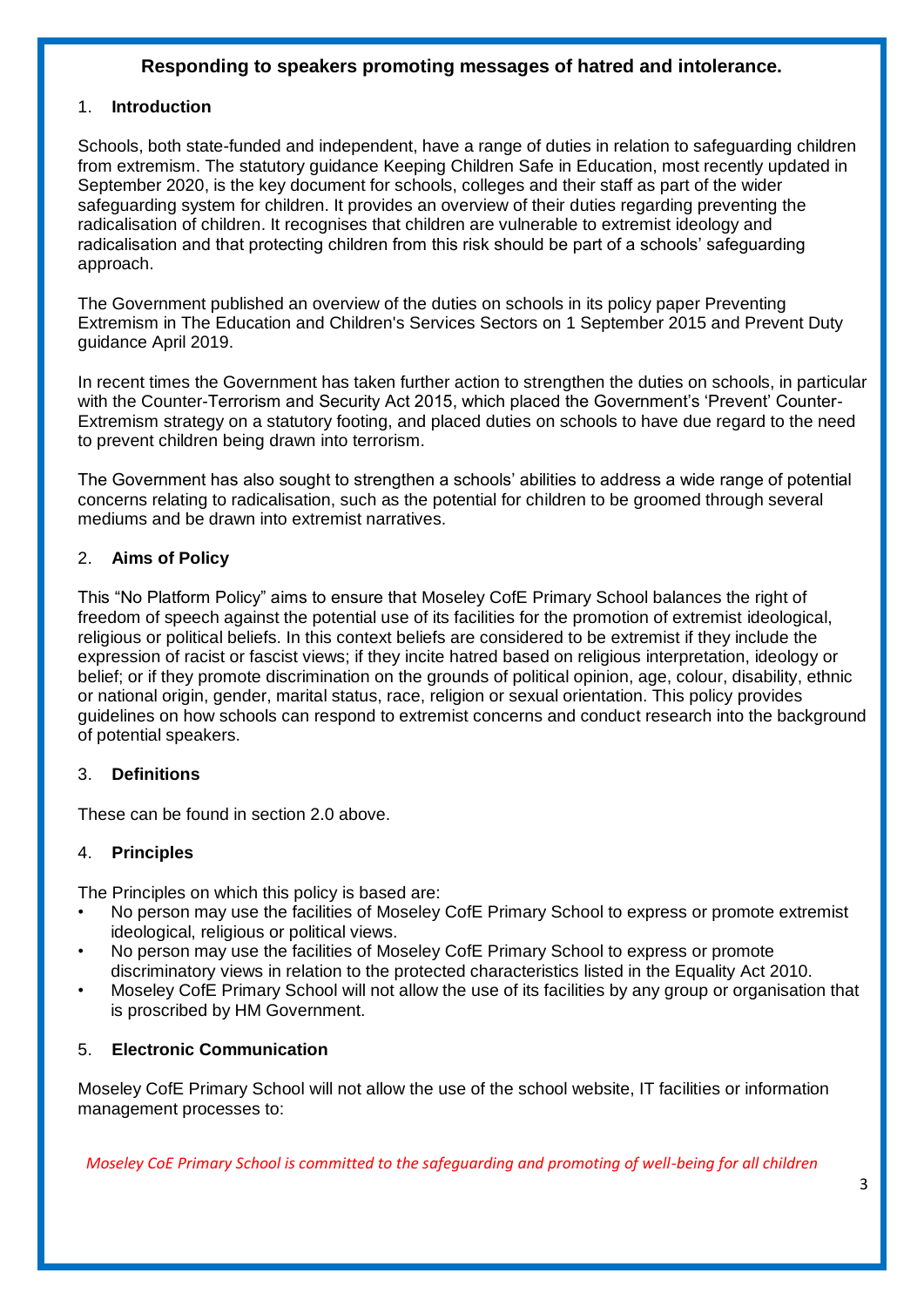- Promote discriminatory views in relation to the protected characteristics listed in the Equality Act 2010;
- Promote or glorify terrorism; or
- Promote extreme ideological, religious or political beliefs. The school has a right to exercise control over all activities on its IT facilities, including electronic communications associated with the name of the school and use of school equipment to access external resources.

This includes the right to monitor the use of school resources.

#### 6. **Written and Printed Communication**

Moseley CofE Primary School has the right to exercise control over the content of any written or printed material that identifies itself as associated with the school. It will not allow the use of its facilities in the production of such material, or permit the use of its name, or of any identifying marks relating to the school, in such material, if that material appears to:

• Promote discriminatory views in relation to the protected characteristics listed in the Equality Act 2010;

- Promote or glorify terrorism; or
- Promote extreme ideological, religious or political beliefs.

#### 7. **Use of Buildings, Facilities and Property**

In deciding whether to allow any group or organisation to make use of its buildings, facilities and property Moseley CofE Primary School will take into account the views, policies and objectives of that group or organisation and may refuse on the grounds that these are incompatible with the policies and objectives of the school. In particular, access will be refused if it appears likely that the proposed activity would promote extremist ideological, political or religious beliefs.

#### 8. **Accountability**

The statutory body of the school (Governing Body) has ultimate responsibility for this policy. The implementation of the policy is the responsibility of the Head Teacher. Moseley CofE Primary School will use the No Platform Policy of Birmingham City Council for guidance on conducting research into the background of potential speakers, consulting other schools, other organisations, using search engines, assessing the reliability of information found, identifying risks to community cohesion etc.

#### 9. **Reporting Concerns**

School staff have a responsibility to act on concerns. Staff will have training on how to recognise a potential issue with the promotion of extremism in school.

At Moseley CofE Primary School staff will inform Dawn Gallagher (Headteacher / SPOC) if they have a concern.

Any staff member who has raised a concern will be given feedback on the action taken. If after reporting a concern staff feel that no satisfactory action has been taken, then they should escalate the concern by informing Becky Perkes (Chair of Governors) of their concerns.

If a concern needs to be escalated further, then Moseley CofE Primary School Whistle Blowing Policy is to be used.

In addition to in-school safeguarding mechanisms if someone is concerned about someone using school premises to promote extremism, then further advice can be sought by writing to noplatform@birmingham.gov.uk